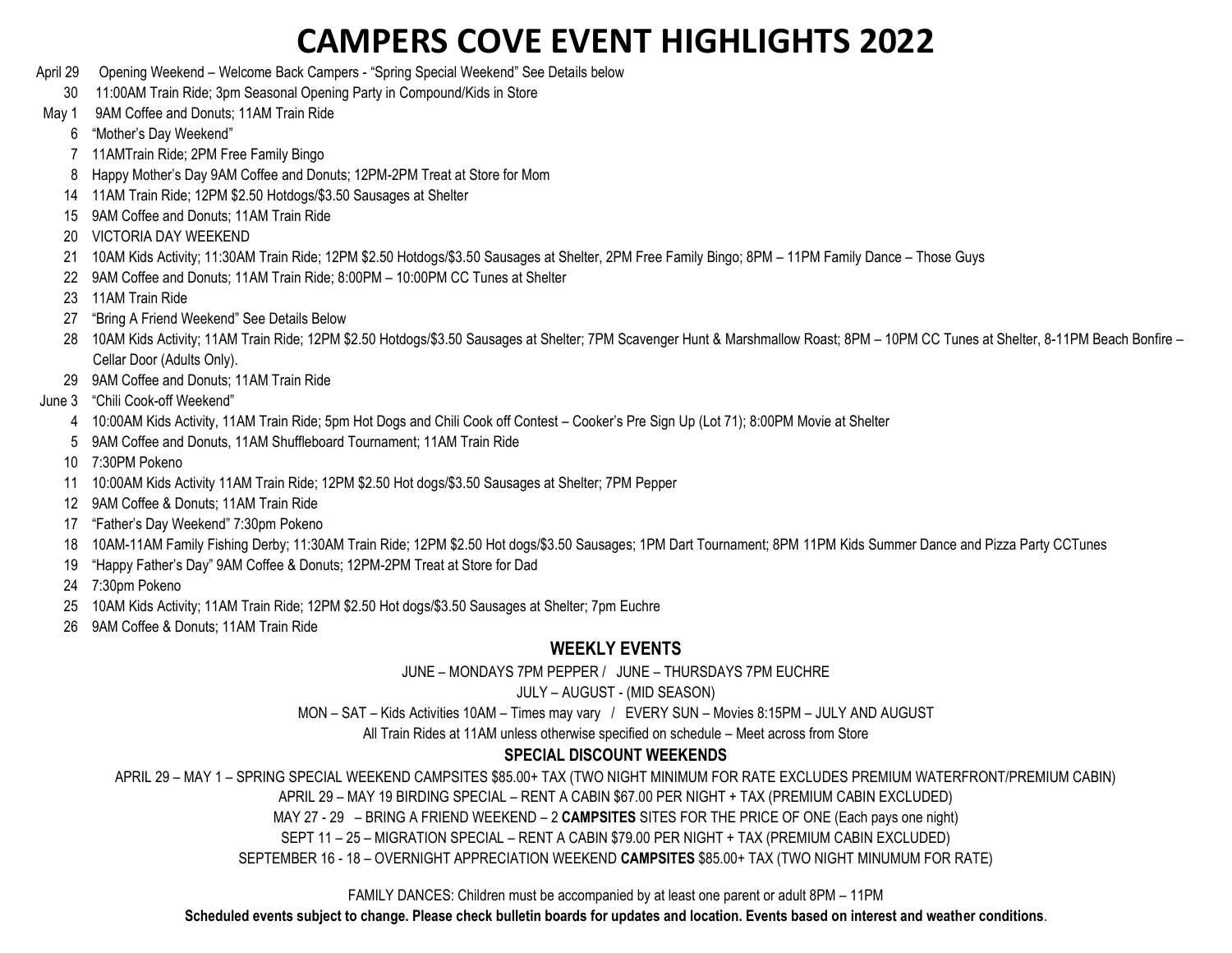## **JULY 2022 CAMPERS COVE**

| <b>SUNDAY</b>                                                                            | <b>MONDAY</b>                                        | <b>TUESDAY</b>                            | <b>WEDNESDAY</b>                                       | <b>THURSDAY</b>                                      | <b>FRIDAY</b>                                                                        | <b>SATURDAY</b>                                                                                                                                                                                                                                       |
|------------------------------------------------------------------------------------------|------------------------------------------------------|-------------------------------------------|--------------------------------------------------------|------------------------------------------------------|--------------------------------------------------------------------------------------|-------------------------------------------------------------------------------------------------------------------------------------------------------------------------------------------------------------------------------------------------------|
|                                                                                          |                                                      |                                           |                                                        |                                                      | 1 - CANADA DAY<br>7:30PM POKENO                                                      | $\overline{2}$<br><b>10AM KIDS ACTIVITY</b><br><b>11:30AM TRAIN RIDE</b><br>12PM \$2.50 HOTDOGS/\$3.50 SAUSAGE<br><b>2PM FREE FAMILY BINGO</b><br>6:30PM - 9:30PM FAMILY DANCE<br><b>SPENCER FOR HIRE</b><br><b>10PM FIREWORKS</b>                    |
| 3<br>9AM COFFEE & DONUTS<br><b>11AM TRAIN RIDE</b><br>8:15PM MOVIE & POPCORN             | 4<br><b>10AM KIDS ACTIVITY</b><br>7PM PEPPER         | 5<br>10AM KIDS<br><b>ACTIVITY</b>         | 6<br><b>10AM KIDS ACTIVITY</b><br><b>7PM CRIBBAGE</b>  | 7<br><b>10AM KIDS ACTIVITY</b><br><b>7PM EUCHRE</b>  | 8<br><b>10AM KIDS ACTIVITY</b><br>7:30PM POKENO                                      | 9<br>9AM GOLF TOURNEY (PRESIGN UP<br>ONLY)<br><b>10AM BIKE DECORATING &amp; PARADE</b><br><b>11AM TRAIN RIDE</b><br>12PM \$2.50 HOTDOGS/\$3.50 SAUSAGE<br>8PM 10PM CCTUNES AT SHELTER<br>8PM-11PM BEACH BONFIRE - CELLAR<br><b>DOOR (ADULTS ONLY)</b> |
| 10<br>9AM COFFEE & DONUTS<br><b>11AM TRAIN RIDE</b><br><b>8:15PM MOVIE &amp; POPCORN</b> | 11<br><b>10AM KIDS ACTIVITY</b><br><b>7PM PEPPER</b> | 12<br>10AM KIDS<br><b>ACTIVITY</b>        | 13<br><b>10AM KIDS ACTIVITY</b><br><b>7PM CRIBBAGE</b> | 14<br><b>10AM KIDS ACTIVITY</b><br><b>7PM EUCHRE</b> | 15<br><b>10AM KIDS ACTIVITY</b><br>7:30PM PIZZA WITH SANTA<br>(KIDS AGED 10 & UNDER) | 16<br><b>10:30AM CHRISTMAS TREE</b><br><b>DECORATING</b><br><b>11AM TRAIN RIDE WITH SANTA</b><br>12PM \$2.50 HOTDOGS/\$3.50 SAUSAGE                                                                                                                   |
| 17<br>9AM COFFEE & DONUTS<br><b>11AM TRAIN RIDE</b><br><b>8:15PM MOVIE &amp; POPCORN</b> | 18<br><b>10AM KIDS ACTIVITY</b><br>7PM PEPPER        | 19<br><b>10AM KIDS</b><br><b>ACTIVITY</b> | 20<br><b>10AM KIDS ACTIVITY</b><br><b>7PM CRIBBAGE</b> | 21<br><b>10AM KIDS ACTIVITY</b><br><b>7PM EUCHRE</b> | 22<br><b>10AM KIDS ACTIVITY</b><br>7:30PM POKENO                                     | 23<br><b>10AM KIDS ACTIVITY</b><br><b>11AM TRAIN RIDE</b><br>12PM \$2.50 HOTDOGS/\$3.50 SAUSAGE                                                                                                                                                       |
| 24<br>9AM COFFEE & DONUTS<br><b>11AM TRAIN RIDE</b>                                      | 25<br><b>10AM KIDS ACTIVITY</b><br><b>7PM PEPPER</b> | 26<br>10AM KIDS<br><b>ACTIVITY</b>        | 27<br><b>10AM KIDS ACTIVITY</b><br><b>7PM CRIBBAGE</b> | 28<br><b>10AM KIDS ACTIVITY</b><br><b>7PM EUCHRE</b> | 29<br><b>10AM KIDS ACTIVITY</b><br>7:30PM POKENO                                     | 30<br><b>11AM SANDCASTLE BUILDING CONTEST</b><br><b>12PM JUDGING</b><br>12PM \$2.50 HOTDOGS/\$3.50 SAUSAGE<br><b>2PM FREE FAMILY BINGO</b><br>8PM 11PM FAMILY DANCE-THOSE<br><b>GUYS</b>                                                              |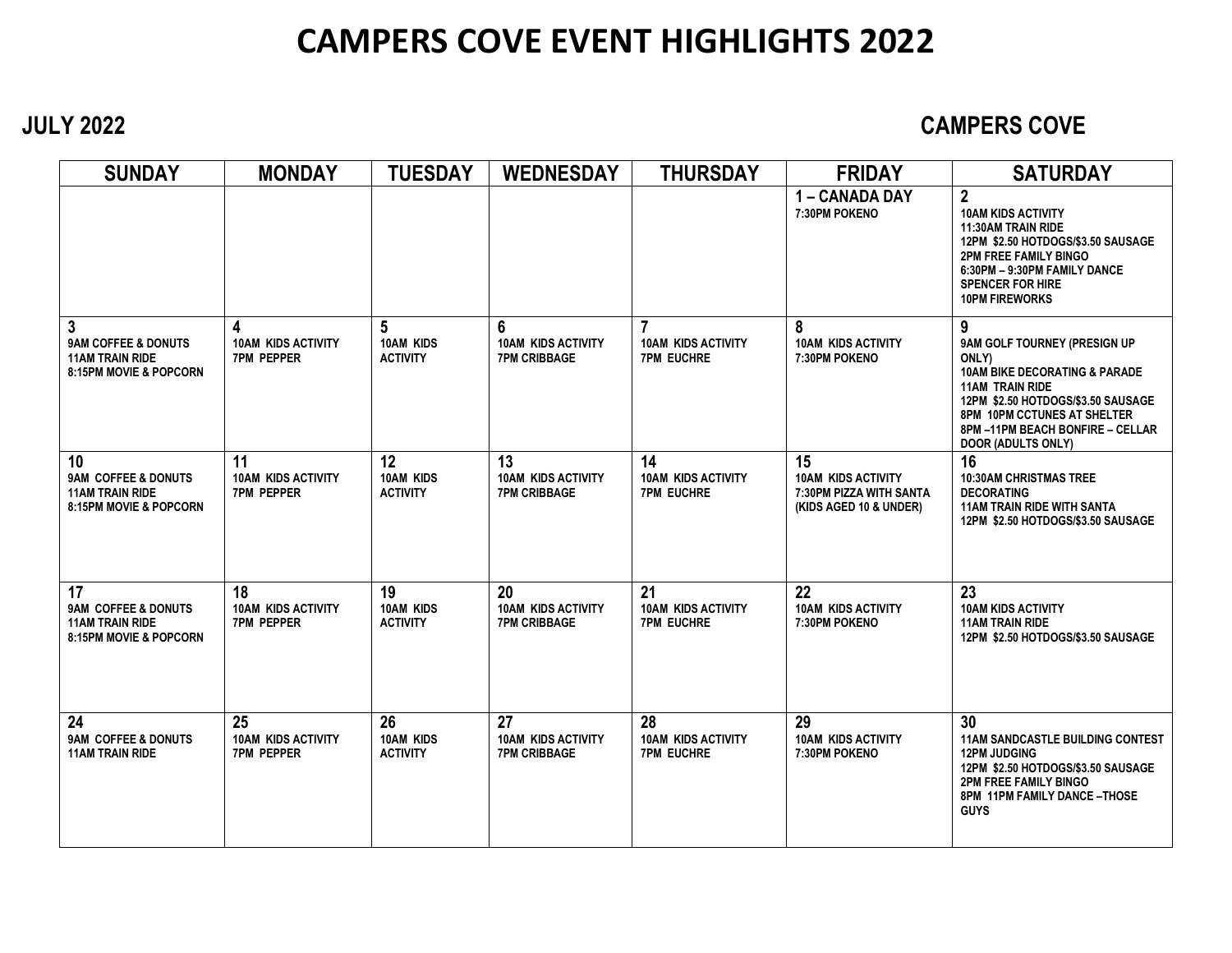## **AUGUST 2022 CAMPERS COVE**

| <b>SUNDAY</b>                                                                                       | <b>MONDAY</b>                                                                                                   | <b>TUESDAY</b>                            | <b>WEDNESDAY</b>                                                 | <b>THURSDAY</b>                                                      | <b>FRIDAY</b>                                                 | <b>SATURDAY</b>                                                                                                                                                                                      |
|-----------------------------------------------------------------------------------------------------|-----------------------------------------------------------------------------------------------------------------|-------------------------------------------|------------------------------------------------------------------|----------------------------------------------------------------------|---------------------------------------------------------------|------------------------------------------------------------------------------------------------------------------------------------------------------------------------------------------------------|
| 31<br><b>9AM COFFEE &amp; DONUTS</b><br><b>11AM TRAIN RIDE</b><br><b>8:15PM MOVIE &amp; POPCORN</b> | 1<br><b>CIVIC HOLIDAY</b><br><b>10AM KIDS</b><br><b>ACTIVITY</b><br><b>11AM TRAIN RIDE</b><br><b>7PM PEPPER</b> | $\mathbf{2}$<br><b>10AM KIDS ACTIVITY</b> | $\mathbf{3}$<br><b>10AM KIDS ACTIVITY</b><br><b>7PM CRIBBAGE</b> | 4<br><b>10AM KIDS ACTIVITY</b><br><b>7PM EUCHRE</b>                  | $5\phantom{.0}$<br><b>10AM KIDS ACTIVITY</b><br>7:30PM POKENO | 6<br><b>10AM KIDS ACTIVITY</b><br><b>11AM TRAIN RIDE</b><br>12PM - \$2.50 HOTDOGS/\$3.50 SAUSAGE<br>8:15PM -10PM CCTUNES                                                                             |
| <b>9AM COFFEE &amp; DONUTS</b><br><b>11AM TRAIN RIDE</b><br><b>8:15PM MOVIE &amp; POPCORN</b>       | 8<br><b>10AM KIDS</b><br><b>ACTIVITY</b><br><b>7PM PEPPER</b>                                                   | 9<br><b>10AM KIDS ACTIVITY</b>            | 10<br><b>10AM KIDS ACTIVITY</b><br><b>7PM CRIBBAGE</b>           | 11<br><b>10AM KIDS ACTIVITY</b><br><b>7PM EUCHRE</b>                 | 12<br><b>10AM KIDS ACTIVITY</b><br>7:30PM POKENO              | 13<br><b>10AM KIDS ACTIVITY</b><br><b>11AM TRAIN RIDE</b><br>12PM - \$2.50 HOTDOGS/\$3.50 SAUSAGE<br>7:30-9:30PM CORN ROAST<br><b>8-11PM LEAVE THOSE KIDS ALONE</b>                                  |
| 14<br><b>9AM COFFEE &amp; DONUTS</b><br><b>11AM TRAIN RIDE</b><br>8:15PM MOVIE & POPCORN            | 15<br><b>10AM KIDS</b><br><b>ACTIVITY</b><br><b>7PM PEPPER</b>                                                  | 16<br><b>10AM KIDS ACTIVITY</b>           | 17<br><b>10AM KIDS ACTIVITY</b><br><b>7PM CRIBBAGE</b>           | 18<br><b>10AM KIDS ACTIVITY</b><br><b>7PM EUCHRE</b>                 | 19<br><b>10AM KIDS ACTIVITY</b><br>7:30PM POKENO              | 20<br><b>10AM KIDS ACTIVITY</b><br><b>11AM TRAIN RIDE</b><br>12PM - \$2.50 HOTDOGS/\$3.50 SAUSAGE<br>8:15PM - 10PM CCTUNES                                                                           |
| 21<br>9AM COFFEE & DONUTS<br><b>11AM TRAIN RIDE</b><br>8:15PM MOVIE & POPCORN                       | 22<br><b>10AM KIDS</b><br><b>ACTIVITY</b><br><b>7PM PEPPER</b>                                                  | 23<br><b>10AM KIDS ACTIVITY</b>           | 24<br><b>10AM KIDS ACTIVITY</b><br><b>7PM CRIBBAGE</b>           | 25<br><b>10AM KIDS ACTIVITY</b><br><b>7PM EUCHRE</b>                 | 26<br><b>10AM KIDS ACTIVITY</b><br>7:30PM POKENO              | 27<br><b>10AM KIDS ACTIVITY</b><br><b>11AM TRAIN RIDE</b><br>12PM - \$2.50 HOTDOGS/\$3.50 SAUSAGE<br>8PM - 10PM CC TUNES AT SHELTER.<br>8-11PM - BEACH BONFIRE - CELLAR<br><b>DOOR (ADULTS ONLY)</b> |
| 28<br><b>9AM COFFEE &amp; DONUTS</b><br><b>11AM TRAIN RIDE</b><br>8:15PM MOVIE & POPCORN            | 29<br><b>10AM KIDS</b><br><b>ACTIVITY</b><br><b>7PM - PEPPER</b>                                                | 30<br><b>10AM KIDS ACTIVITY</b>           | 31<br><b>10AM KIDS ACTIVITY</b><br><b>7PM CRIBBAGE</b>           | <b>SEPTEMBER 1</b><br><b>10AM KIDS ACTIVITY</b><br><b>7PM EUCHRE</b> | $\overline{2}$<br><b>10AM KIDS ACTIVITY</b><br>7:30PM POKENO  | 3<br>11AM KIDS DAY W/ ZOO TO YOU (FREE<br>LUNCH KIDS 10 YRS & UNDER)<br><b>12:30PM TRAIN RIDE</b><br><b>2PM FREE FAMILY BINGO</b><br>8PM - 11PM FAMILY DANCE - W/<br><b>SPENCER FOR HIRE</b>         |